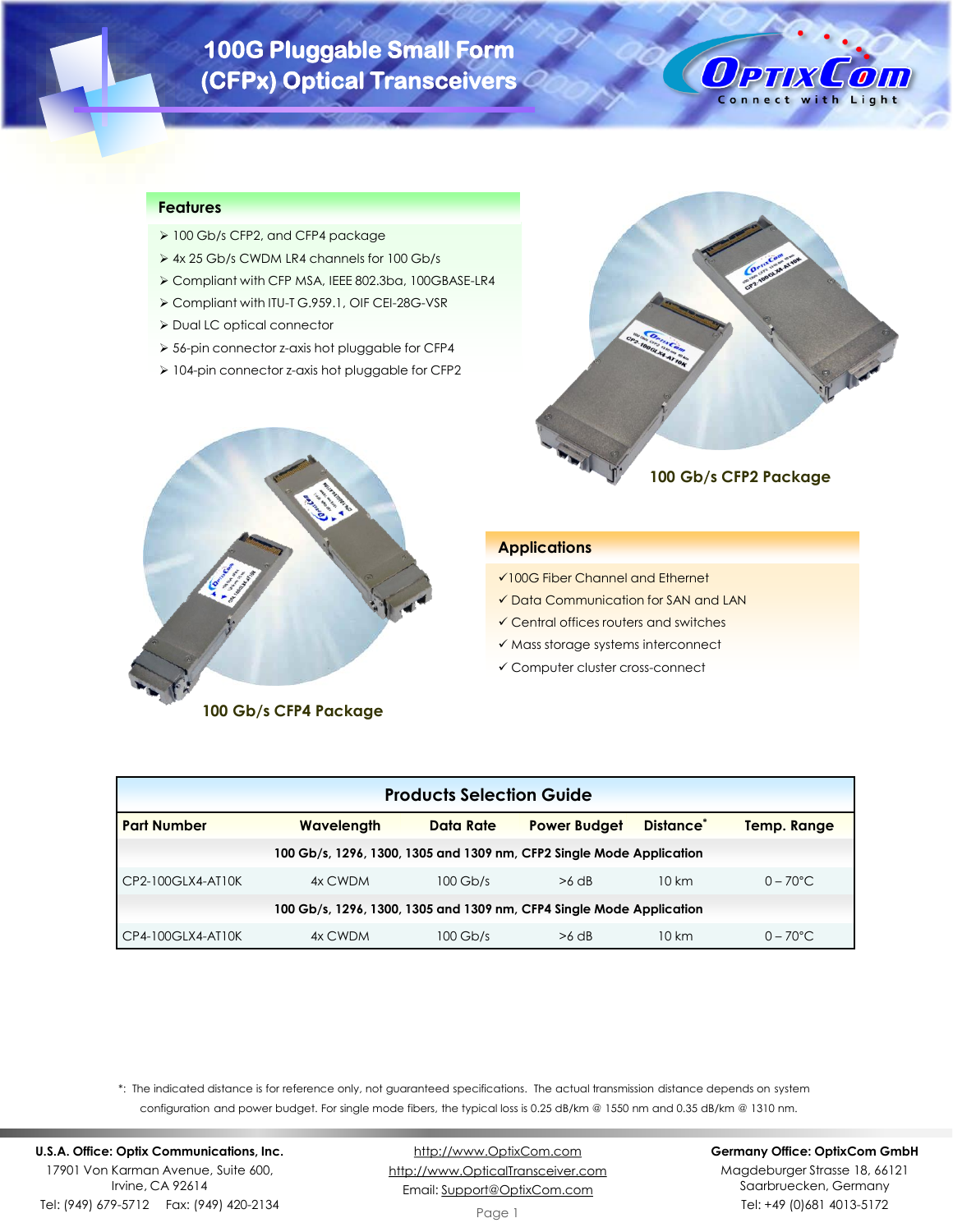# **100 Gb/s (4x25 Gb/s), 10 km CWDM LR4, Singlemode CFP2 Dual LC Package**

# **Description**

OptixCom's 100 Gb/s CFPx optical transceiver is designed to operate with 4x CWDM channels for up to 10 km of transmission distance. The transceiver uses 1296, 1300, 1305 and 1309 nm EML laser wavelengths, with each wavelength running at 25 Gb/s. They are then multiplexed together into a single channel to achieve 100 Gb/s of data transmission.

On the receiver side, the 100 Gb/s data signal is demutiplexed and converted to the same 4x CWDM channels as the transmitter side. It is compliant with 100G Ethernet standard and CFP Multi-Source Agreement (MSA) with Management interface clock and data lines (MDIO) management interface.

The transceiver uses dual LC connector for single mode applications. It is hot pluggable in the z-axis with a 104 pin connector for CFP2 package. The product is RoHS compliant. Total power consumption is < 6W.

# **Key Features**

- ➢ 4x CWDM channels 1296, 1300, 1305 and 1309 nm .
- ➢ 100 Gb/s, 25 Gb/s for each LR4 wavelength
- ➢ 10 km transmission distance for SMF
- ➢ Duplex LC single mode interface connector
- ➢ Built-in CDR, no external reference clock required.
- ➢ 104-pin Z-axis hot pluggable connector
- ➢ Compliant with CFP MSA standard
- ➢ Compliant with IEEE 802.3ba, 100GBASE-LR4
- ➢ Compliant with ITU-T G.959.1, OIF CEI-28G-VSR
- ➢ Single 3.3V power supply
- ➢ RoHS compliant

## **Applications**

- ✓ 100G Fiber Channel and Ethernet
- ✓ Data Communication for SAN and LAN
- ✓ Central offices routers and switches
- ✓ Mass storage systems interconnect
- ✓ Computer cluster cross-connect

### **U.S.A. Office: Optix Communications, Inc.**

17901 Von Karman Avenue, Suite 600, Irvine, CA 92614 Tel: (949) 679-5712 Fax: (949) 420-2134

[http://www.OptixCom.com](http://www.optixcom.com/) [http://www.OpticalTransceiver.com](http://www.optoictech.com/) Email: [Support@OptixCom.com](mailto:Support@optoICtech.com)



**100G CFPx LR4 Optical Transceivers**

**Ортіх Сопі** Connect with Light

## 4 x 25 Gb/s Channels, 2<sup>31</sup>-1 NRZ Data Eye Pattern







# **Ordering Information**

**Part Number:** CP2-100GLX4-AT10K

## **Description:**

CFP2, 4x CWDM LR4, 100 Gb/s, single mode, dual LC fiber optics transceiver, 10 km reach, 0-70°C

# **Operating Conditions**

| Parameter             | Min. | <b>Typical</b> | Max. | Units        |
|-----------------------|------|----------------|------|--------------|
| Operate Temperature   | O    | 25             | 70   | $^{\circ}$ C |
| Data Rate             | 103  | $---$          | 112  | Gb/s         |
| Supply Voltage        | 3.2  | 3.3            | 3.4  |              |
| <b>Supply Current</b> |      |                | 1800 | mA           |

**Germany Office: OptixCom GmbH**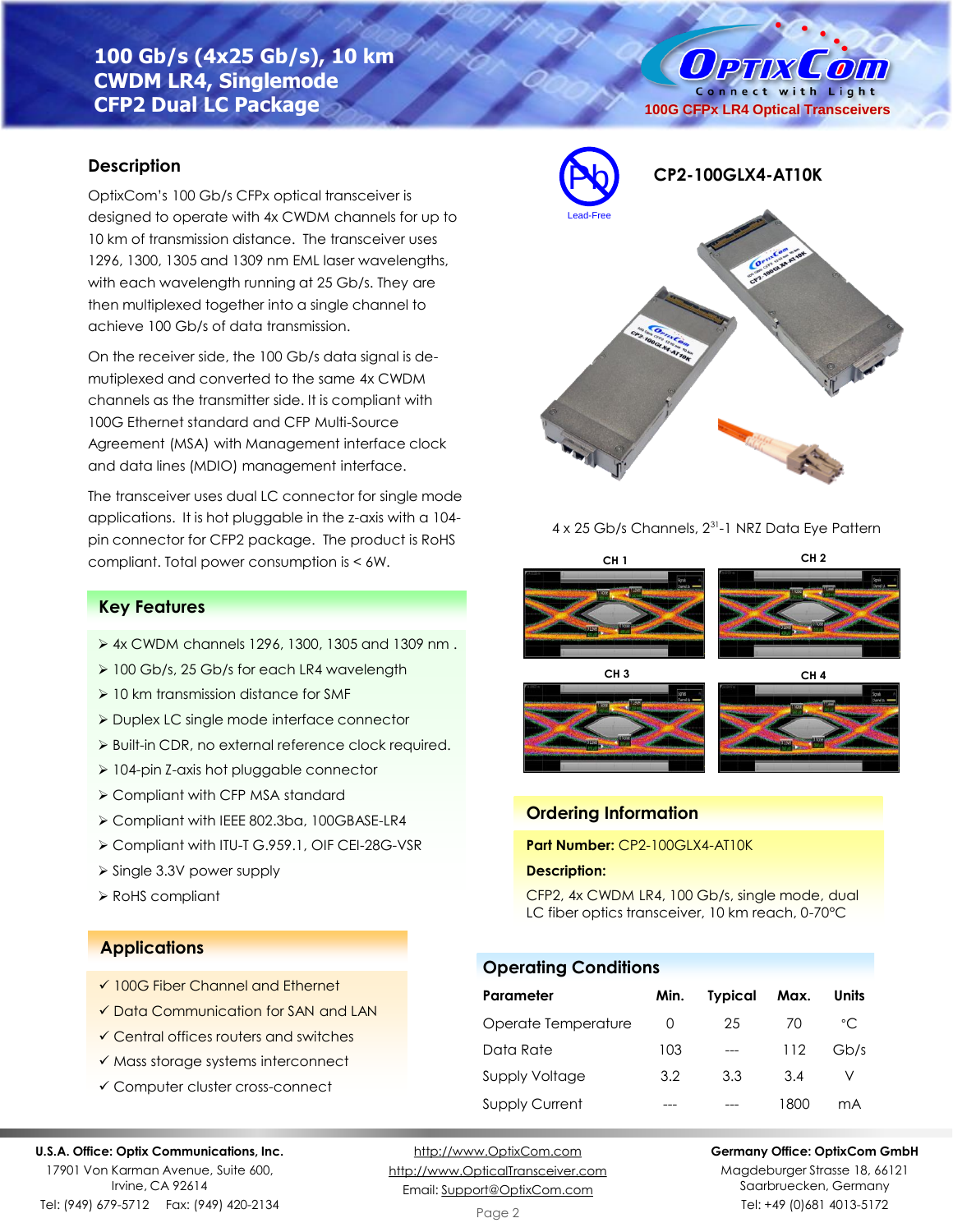

 $\mathbf{u}$  and

# **Absolute Maximum Ratings**

| <b>Parameter</b>         | Symbol          | Min.          | Max.          | <b>Units</b> |
|--------------------------|-----------------|---------------|---------------|--------------|
| Storage Temperature      | Tst             | $-40$         | 85            | °C           |
| <b>Supply Voltage</b>    | <b>Vcc</b>      | $-0.3$        | 3.6           | V            |
| Input Voltage            | V <sub>IN</sub> | $V_{CC}$ -0.3 | $V_{CC}$ +0.3 |              |
| <b>Relative Humidity</b> | R.H.            |               | 95            | $\%$         |

# **Transmitter Electro-Optical Characteristics**

| Parameter                                  | Symbol            | Min.    | <b>Typical</b> | Max.    | <b>Units</b> |
|--------------------------------------------|-------------------|---------|----------------|---------|--------------|
| Differential Input Voltage <sup>1</sup>    | $\Delta V$ i      | 0.3     |                | 1.2     | $\vee$       |
| Differential Input Impedance <sup>2</sup>  | Z                 | ---     | 100            | $---$   | ohm          |
| Optical Output Power per Lane <sup>3</sup> | $P_{\rm O}$       | $-4.3$  | ---            | 4.5     | dBm          |
| <b>Total Optical Output Power</b>          | P <sub>T</sub>    | ---     | ---            | 10.5    | dBm          |
| Transmitter & Dispersion Penalty           | <b>TDP</b>        | ---     |                | 2.2     | dB           |
| OMA Each Lane                              | <b>OMA</b>        | $-1.3$  | ---            | 4.5     | dBm          |
| OMA Difference bet. Lanes                  | OMA_D             | ---     | $---$          | 5       | dBm          |
| Optical Wavelength 1                       | $\lambda$         | 1294.53 | 1295.56        | 1296.59 | nm           |
| Optical Wavelength 2                       | $\lambda$ o       | 1299.02 | 1300.05        | 1301.09 | nm           |
| Optical Wavelength 3                       | $\lambda$         | 1303.54 | 1304.58        | 1305.63 | nm           |
| Optical Wavelength 4                       | $\lambda \circ$   | 1308.09 | 1309.14        | 1310.19 | nm           |
| Side Mode Suppression Ratio                | <b>SMSR</b>       | 30      | ---            | $---$   | dB           |
| Relative Intensity Noise                   | <b>RIN</b>        | ---     | ---            | $-130$  | dB/Hz        |
| <b>Transmitter Reflectance</b>             | $T$ ref           | $---$   | $---$          | $-12$   | dB           |
| <b>Extinction Ratio</b>                    | ET                | 4       | 9              | $---$   | dB           |
| Rise/Fall Time (20% - 80%)                 | Tr/Tf             | 10      | ---            | $---$   | DS           |
| <b>TX Disable Asserted</b>                 | POFF              | ---     |                | $-30$   | dBm          |
| <b>TX Enabled Assert Time</b>              | Trass             | ---     | ---            | 20      | ms           |
| <b>TX Disabled Deassert Time</b>           | T <sub>TDis</sub> | ---     |                | 100     | μS           |
| Reset Initial Assert Time                  | Trsass            | ---     |                | 2.5     | S            |

Notes:

- 1. Module is designed for AC coupling. DC voltage will be filtered by internal capacitors.
- 2. Single ended will be 50 ohm for each signal line.
- 3. Output of coupling optical power into 50/125 µm MMF.
- 4. Refer to OptixCom "CFP Design Reference Guide" for more design details.

# **U.S.A. Office: Optix Communications, Inc.**

17901 Von Karman Avenue, Suite 600, Irvine, CA 92614 Tel: (949) 679-5712 Fax: (949) 420-2134

[http://www.OptixCom.com](http://www.optixcom.com/) [http://www.OpticalTransceiver.com](http://www.optoictech.com/) Email: [Support@OptixCom.com](mailto:Support@optoICtech.com)

### **Germany Office: OptixCom GmbH**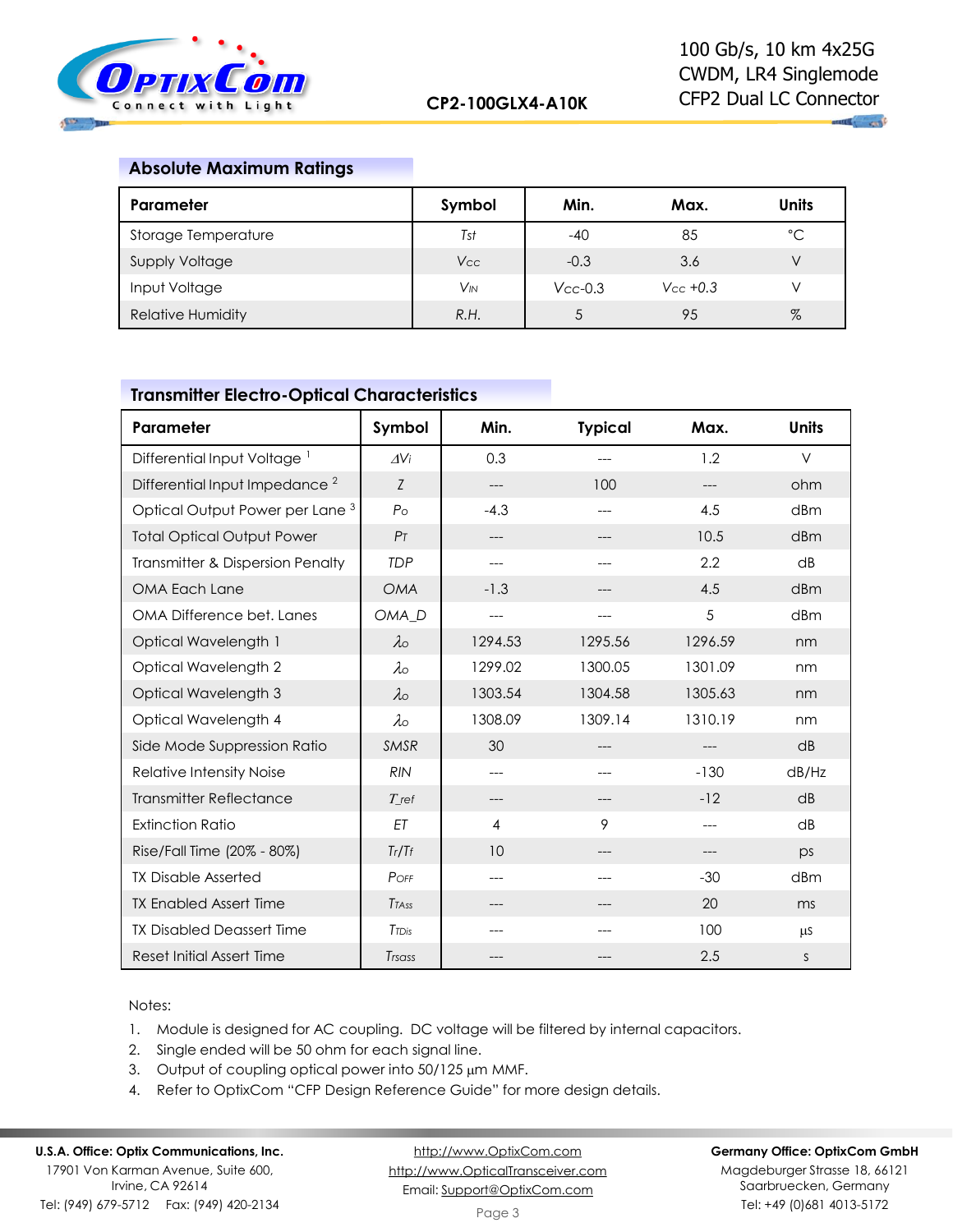

| <b>Control Signals Characteristics</b> |                        |                |                |            |                |
|----------------------------------------|------------------------|----------------|----------------|------------|----------------|
| Parameter                              | Symbol                 | Min.           | <b>Typical</b> | Max.       | <b>Units</b>   |
| 3.3V LVCMOS                            |                        |                |                |            |                |
| Input Voltage - Logic High             | <b>V<sub>DH</sub></b>  | 2.0            |                | <b>Vcc</b> | $\vee$         |
| Input Voltage - Logic Low              | <b>V</b> <sub>DI</sub> | $\Omega$       | ---            | 0.4        | $\vee$         |
| Output Voltage - Logic High            | <b>VOH</b>             | 2.0            |                | <b>Vcc</b> | $\vee$         |
| Output Voltage - Logic Low             | <b>V</b> or            | $\Omega$       | ---            | 0.2        | $\vee$         |
| <b>1.2V LVCMOS</b>                     |                        |                |                |            |                |
| Input Voltage - Logic High             | V <sub>DH</sub>        | 0.9            |                | 1.5        | V              |
| Input Voltage - Logic Low              | V <sub>DI</sub>        | $\Omega$       | ---            | 0.4        | $\vee$         |
| Output Voltage - Logic High            | <b>VOH</b>             | 0.9            | ---            | 1.5        | $\vee$         |
| Output Voltage - Logic Low             | <b>V</b> ol            | $\Omega$       |                | 0.2        | $\vee$         |
| Output High Current                    | Iон                    | ---            |                | $-4$       | m <sub>A</sub> |
| Output Low Current                     | $I_{OL}$               | $\overline{4}$ | ---            | ---        | m <sub>A</sub> |
| <b>MDC Clock Rate</b>                  | fmdc                   | 0.1            |                | 4          | MHz            |
| Common Mode Noise (rmv)                | <b>VCMN</b>            | ---            |                | 17.5       | mV             |
| Common Mode Voltage                    | <b>VCM</b>             | $-0.3$         | ---            | 2.8        | $\vee$         |

Note:

1. Refer to OptixCom website for more technical details with "CFP Design Reference Guide" or "CFP MSA CFP2 Hardware Specification".

Tel: (949) 679-5712 Fax: (949) 420-2134

## **Germany Office: OptixCom GmbH**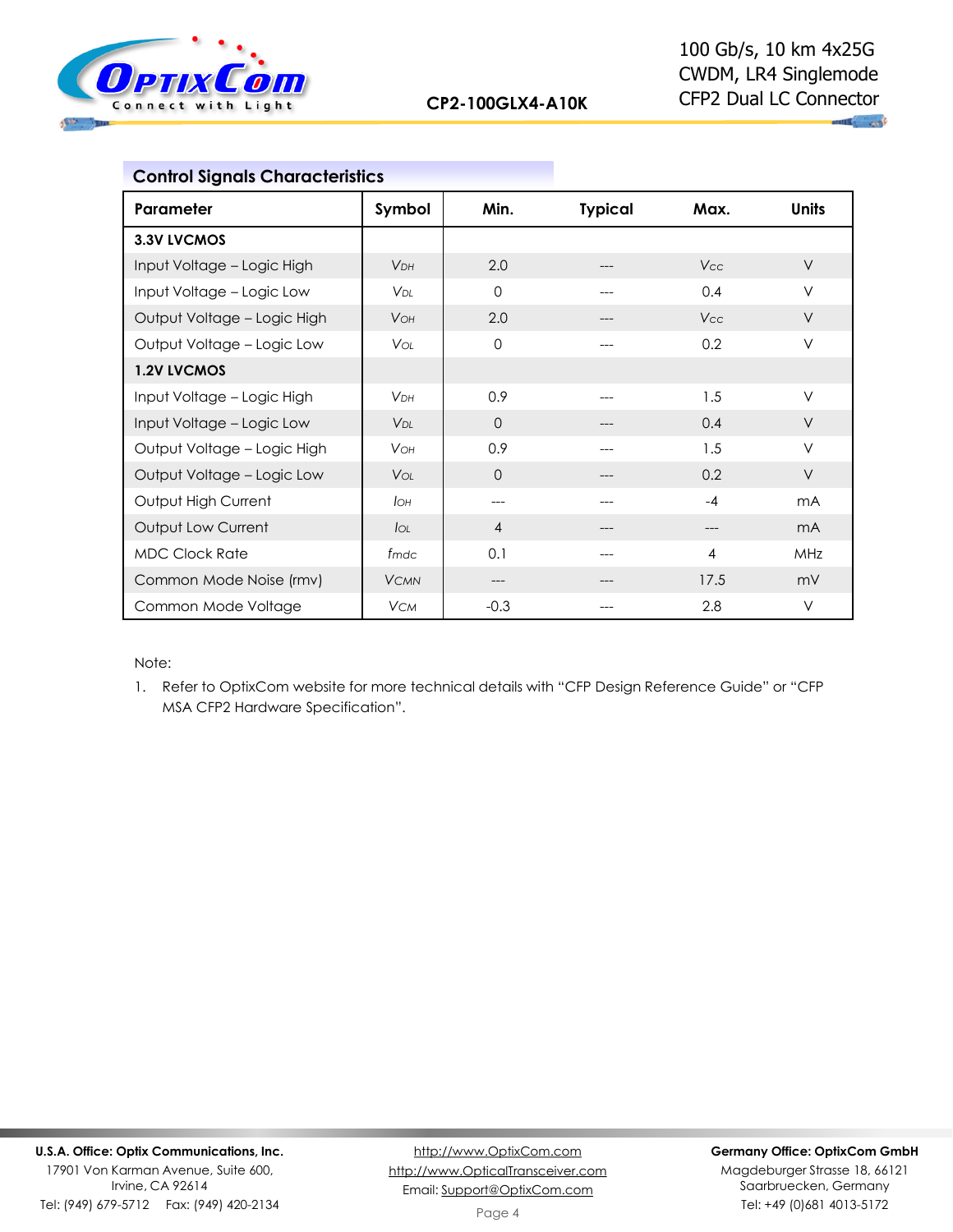

|  | <b>Receiver Electro-Optical Characteristics</b> |
|--|-------------------------------------------------|
|--|-------------------------------------------------|

| Parameter                                 | Symbol                | Min.    | <b>Typical</b> | Max.           | <b>Units</b> |
|-------------------------------------------|-----------------------|---------|----------------|----------------|--------------|
| Differential Output Voltage               | $\Delta V \circ$      | 0.3     |                | 1.2            | $\vee$       |
| Differential Input Impedance <sup>1</sup> | Z                     | $---$   | 100            | ---            | Ohm          |
| <b>Operating Wavelength</b>               | $\lambda c$           | 1250    |                | 1360           | nm           |
| Ave. Receiver Power Each Lane             | Pave                  | $-10.6$ |                | 4.5            | dBm          |
| RX Power Difference bet. Lanes            | Pave_D                |         |                | 5.5            | dBm          |
| OMA RX Sensitivity per Lane <sup>2</sup>  | PIOMA                 |         |                | $-8.6$         | dBm          |
| Stressed RX Sensitivity in OMA            | $P$ <sub>IS</sub>     |         |                | $-6.8$         | dBm          |
| Receiver Reflectance                      | OL                    |         |                | $-26$          | dB           |
| Rise/Fall Time (20% - 80%)                | Tr/Tf                 | 10      |                | ---            | ps           |
| RX Signal Loss - Asserted                 | $PsD+$                |         |                | $-12$          | dBm          |
| RX Signal Loss - Deasserted               | $PsD-$                | $-30$   |                | ---            | dBm          |
| Signal Detect Hysteresis                  | $P_{RL+}$ - $P_{RL-}$ |         |                | $\overline{4}$ | dB           |
| RX LOS Assert Time                        | $Tk+$                 |         |                | 100            | $\mu$ S      |
| RX LOS Deassert Time                      | $T_{RL}$              |         |                | 100            | μS           |

Notes:

1. Single ended will be 50 ohm for each signal line.

- 2. Test at 25 Gb/s,  $2^{31}$  1 PRBS data pattern, and >  $1 \times 10^{-12}$  of Bit-Error-Rate (BER).
- 3. Refer to OptixCom website for more technical details with "CFP Design Reference Guide" or "CFP MSA CFP2 Hardware Specification".

Irvine, CA 92614 Tel: (949) 679-5712 Fax: (949) 420-2134

[http://www.OptixCom.com](http://www.optixcom.com/) [http://www.OpticalTransceiver.com](http://www.optoictech.com/) Email: [Support@OptixCom.com](mailto:Support@optoICtech.com)

## **Germany Office: OptixCom GmbH**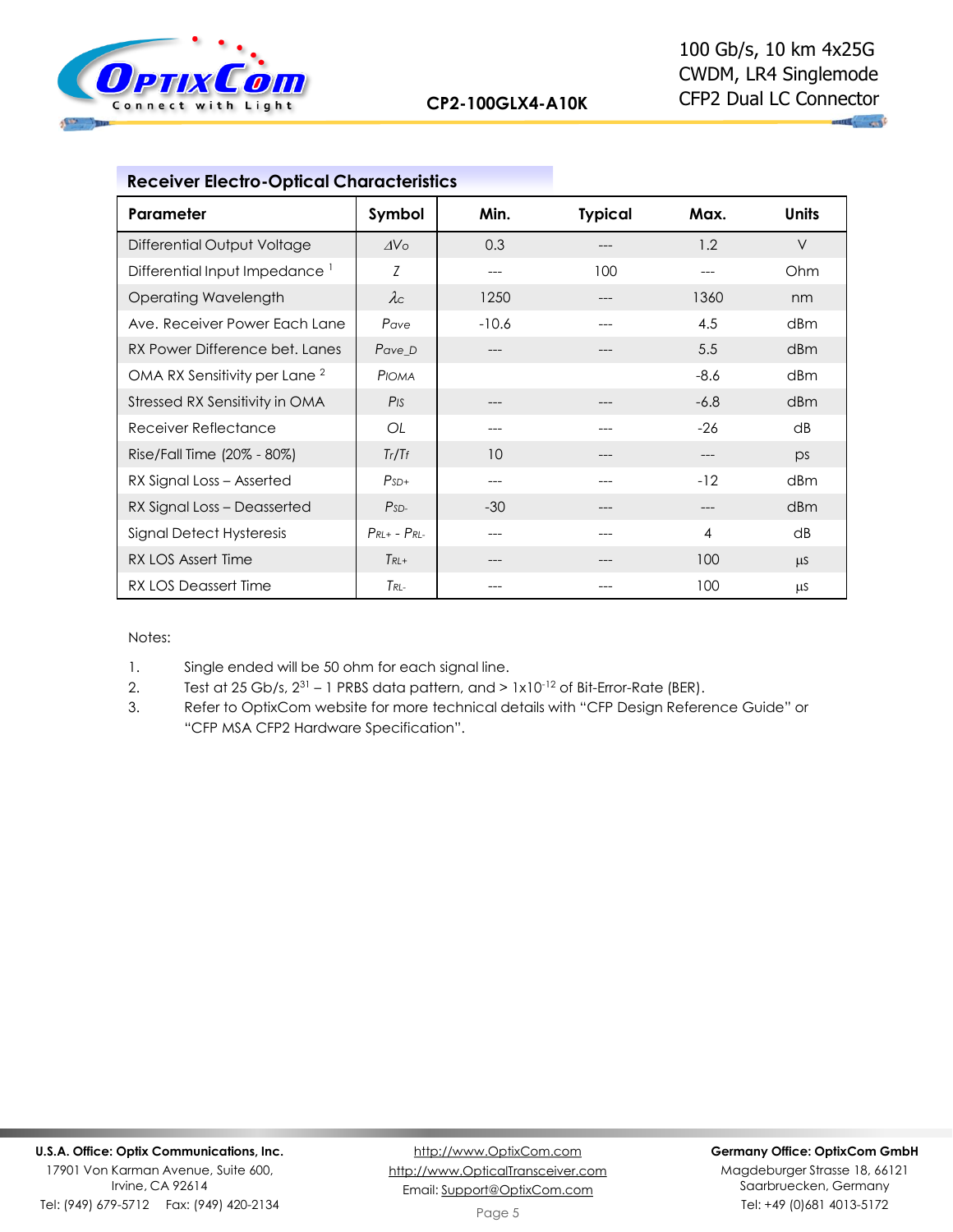# **100 Gb/s (4x25 Gb/s), 10 km CWDM LR4, Singlemode CFP4 Dual LC Package**

# **Description**

OptixCom's 100 Gb/s CFPx optical transceiver is designed to operate with 4x CWDM channels for up to 10 km of transmission distance. The transceiver uses 1296, 1300, 1305 and 1309 nm EML laser wavelengths, with each wavelength running at 25 Gb/s. They are then multiplexed together into a single channel to achieve 100 Gb/s of data transmission.

On the receiver side, the 100 Gb/s data signal is demutiplexed and converted to the same 4x CWDM channels as the transmitter side. It is compliant with 100G Ethernet standard and CFP Multi-Source Agreement (MSA) with Management interface clock and data lines (MDIO) management interface.

The transceiver uses dual LC connector for single mode applications. It is hot pluggable in the z-axis with a 56 pin connector for CFP4 package. The product is RoHS compliant. Total power consumption is < 6W.

# **Key Features**

- ➢ 4x CWDM channels 1296, 1300, 1305 and 1309 nm.
- ➢ 100 Gb/s, 25 Gb/s for each LR4 wavelength
- ➢ 10 km transmission distance for SMF
- ➢ Duplex LC single mode interface connector
- ➢ Built-in CDR, no external reference clock required.
- ➢ 56-pin Z-axis hot pluggable connector
- ➢ Compliant with CFP MSA standard
- ➢ Compliant with IEEE 802.3ba, 100GBASE-LR4
- ➢ Compliant with ITU-T G.959.1, OIF CEI-28G-VSR
- ➢ Single 3.3V power supply
- ➢ RoHS compliant

# **Applications**

- ✓ 100G Fiber Channel and Ethernet
- ✓ Data Communication for SAN and LAN
- ✓ Central offices routers and switches
- ✓ Mass storage systems interconnect
- ✓ Computer cluster cross-connect

#### **U.S.A. Office: Optix Communications, Inc.**

17901 Von Karman Avenue, Suite 600, Irvine, CA 92614 Tel: (949) 679-5712 Fax: (949) 420-2134

[http://www.OptixCom.com](http://www.optixcom.com/) [http://www.OpticalTransceiver.com](http://www.optoictech.com/) Email: [Support@OptixCom.com](mailto:Support@optoICtech.com)

Page 6

## **Germany Office: OptixCom GmbH**

Magdeburger Strasse 18, 66121 Saarbruecken, Germany Tel: +49 (0)681 4013-5172



# 4 x 25 Gb/s Channels, 2<sup>31</sup>-1 NRZ Data Eye Pattern









## **Ordering Information**

**Part Number:** CP4-100GLX4-AT10K

## **Description:**

CFP4, 4x CWDM LR4, 100 Gb/s, single mode, dual LC fiber optics transceiver, 10 km reach, 0-70°C

## **Operating Conditions**

| Parameter             | Min.     | <b>Typical</b> | Max. | Units        |
|-----------------------|----------|----------------|------|--------------|
| Operate Temperature   | $\Omega$ | 25             | 70   | $^{\circ}$ C |
| Data Rate             | 103      | $---$          | 112  | Gb/s         |
| Supply Voltage        | 3.2      | 3.3            | 3.4  |              |
| <b>Supply Current</b> |          |                | 1800 | mA           |

**OPTIX**  $\mathcal{L}$  oin Connect with Light **100G CFPx LR4 Optical Transceivers**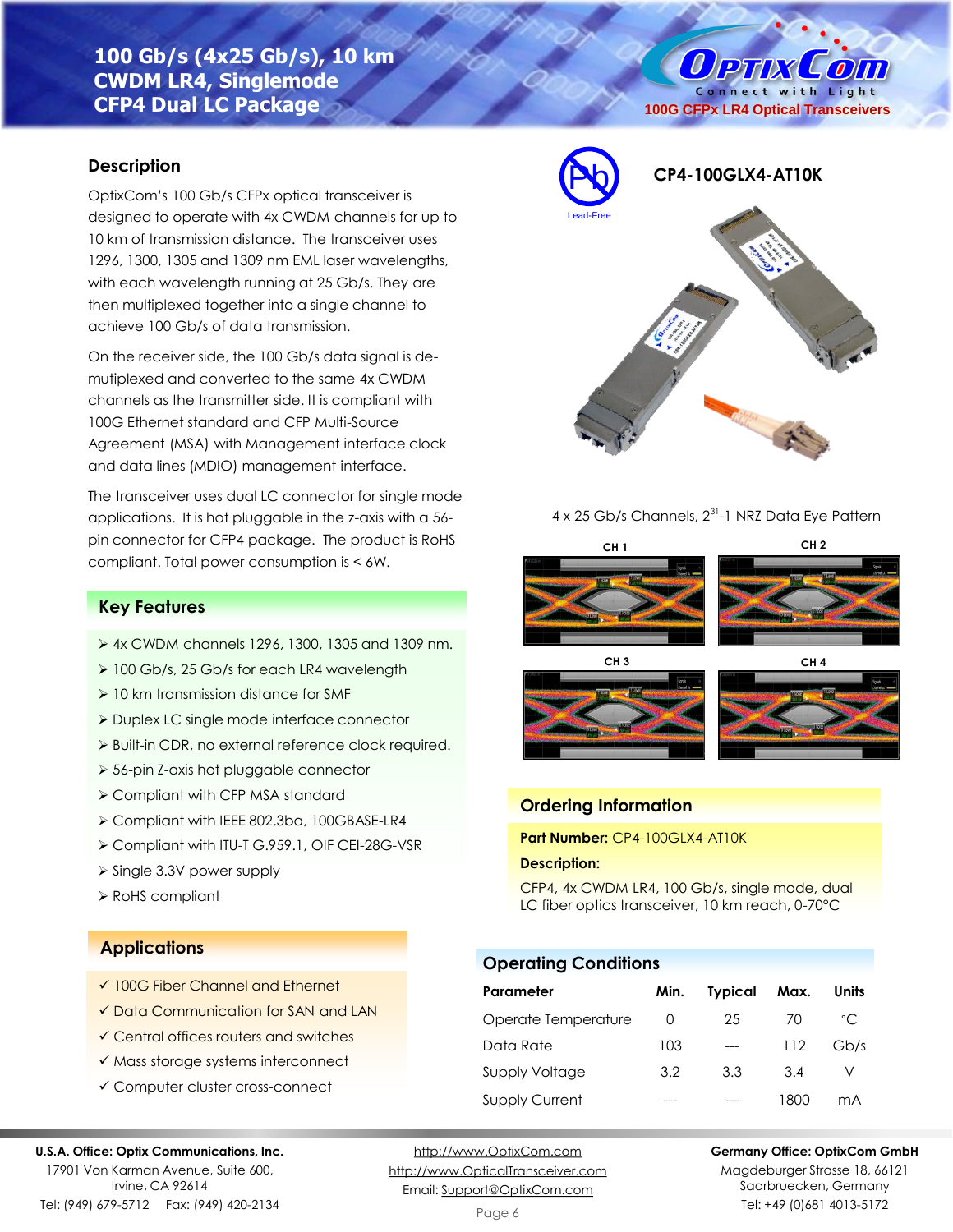

 $\mathbf{u}_1$  and

# **Absolute Maximum Ratings**

| <b>Parameter</b>         | Symbol   | Min.          | Max.           | <b>Units</b> |
|--------------------------|----------|---------------|----------------|--------------|
| Storage Temperature      | Tst      | $-40$         | 85             | $^{\circ}C$  |
| <b>Supply Voltage</b>    | Vcc      | $-0.3$        | 3.6            |              |
| Input Voltage            | $V_{IN}$ | $V_{CC}$ -0.3 | $V_{CC} + 0.3$ |              |
| <b>Relative Humidity</b> | R.H.     |               | 95             | $\%$         |

# **Transmitter Electro-Optical Characteristics**

| Parameter                                  | Symbol            | Min.    | <b>Typical</b> | Max.    | <b>Units</b> |
|--------------------------------------------|-------------------|---------|----------------|---------|--------------|
| Differential Input Voltage <sup>1</sup>    | AVi               | 0.3     | ---            | 1.2     | $\vee$       |
| Differential Input Impedance <sup>2</sup>  | Z                 | ---     | 100            | $---$   | ohm          |
| Optical Output Power per Lane <sup>3</sup> | $P_{\rm O}$       | $-4.3$  | ---            | 4.5     | dBm          |
| <b>Total Optical Output Power</b>          | P <sub>T</sub>    | ---     |                | 10.5    | dBm          |
| Transmitter & Dispersion Penalty           | <b>TDP</b>        | ---     | $-$ --         | 2.2     | dB           |
| OMA Each Lane                              | <b>OMA</b>        | $-1.3$  | ---            | 4.5     | dBm          |
| OMA Difference bet. Lanes                  | OMA <sub>D</sub>  | ---     | ---            | 5       | dBm          |
| Optical Wavelength 1                       | $\lambda \circ$   | 1294.53 | 1295.56        | 1296.59 | nm           |
| Optical Wavelength 2                       | $\lambda \circ$   | 1299.02 | 1300.05        | 1301.09 | nm           |
| Optical Wavelength 3                       | $\lambda \circ$   | 1303.54 | 1304.58        | 1305.63 | nm           |
| Optical Wavelength 4                       | $\lambda \circ$   | 1308.09 | 1309.14        | 1310.19 | nm           |
| Side Mode Suppression Ratio                | <b>SMSR</b>       | 30      | ---            | $---$   | dB           |
| <b>Relative Intensity Noise</b>            | <b>RIN</b>        | ---     |                | $-130$  | dB/Hz        |
| <b>Transmitter Reflectance</b>             | $T_{\rm ref}$     | ---     | ---            | $-12$   | dB           |
| <b>Extinction Ratio</b>                    | ET                | 4       | 9              | $---$   | dB           |
| Rise/Fall Time (20% - 80%)                 | Tr/Tf             | 10      | ---            | $---$   | ps           |
| <b>TX Disable Asserted</b>                 | POFF              | ---     |                | $-30$   | dBm          |
| <b>TX Enabled Assert Time</b>              | <b>TTASS</b>      | ---     | ---            | 20      | ms           |
| <b>TX Disabled Deassert Time</b>           | T <sub>TDis</sub> | ---     |                | 100     | μS           |
| <b>Reset Initial Assert Time</b>           | Trsass            | ---     |                | 2.5     | S            |

Notes:

- 1. Module is designed for AC coupling. DC voltage will be filtered by internal capacitors.
- 2. Single ended will be 50 ohm for each signal line.
- 3. Output of coupling optical power into 50/125 µm MMF.
- 4. Refer to OptixCom "CFP Design Reference Guide" for more design details.

# **U.S.A. Office: Optix Communications, Inc.**

17901 Von Karman Avenue, Suite 600, Irvine, CA 92614 Tel: (949) 679-5712 Fax: (949) 420-2134

[http://www.OptixCom.com](http://www.optixcom.com/) [http://www.OpticalTransceiver.com](http://www.optoictech.com/) Email: [Support@OptixCom.com](mailto:Support@optoICtech.com)

### **Germany Office: OptixCom GmbH**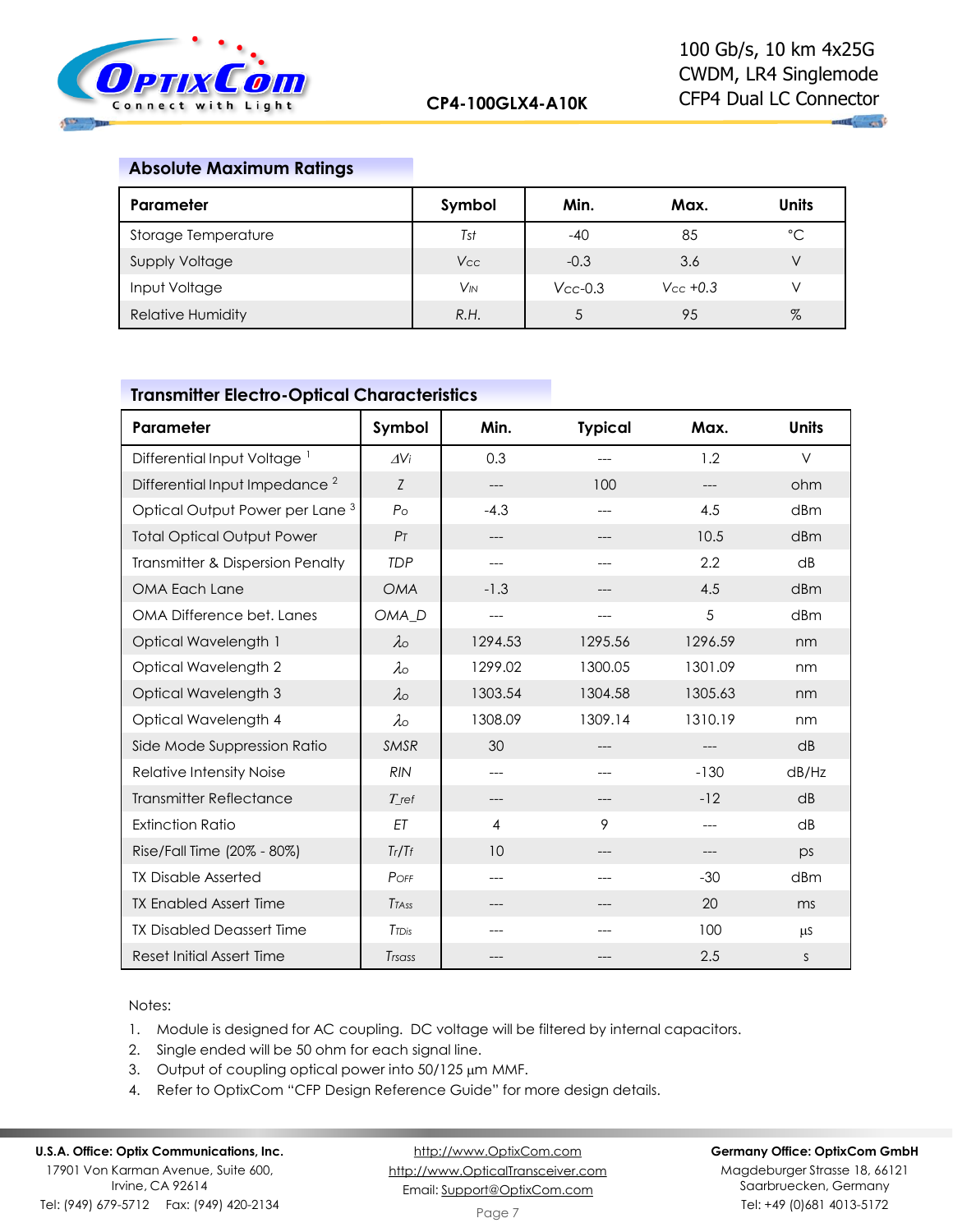

| <b>Control Signals Characteristics</b> |                        |                |                |            |                |
|----------------------------------------|------------------------|----------------|----------------|------------|----------------|
| Parameter                              | Symbol                 | Min.           | <b>Typical</b> | Max.       | <b>Units</b>   |
| 3.3V LVCMOS                            |                        |                |                |            |                |
| Input Voltage - Logic High             | V <sub>DH</sub>        | 2.0            | ---            | <b>Vcc</b> | $\vee$         |
| Input Voltage - Logic Low              | V <sub>DI</sub>        | $\mathbf 0$    | ---            | 0.4        | $\vee$         |
| Output Voltage - Logic High            | <b>VOH</b>             | 2.0            | ---            | <b>Vcc</b> | $\vee$         |
| Output Voltage - Logic Low             | <b>V</b> ol            | $\mathbf 0$    |                | 0.2        | $\vee$         |
| 1.2V LVCMOS                            |                        |                |                |            |                |
| Input Voltage - Logic High             | <b>VDH</b>             | 0.9            |                | 1.5        | V              |
| Input Voltage - Logic Low              | <b>V</b> <sub>DI</sub> | $\Omega$       |                | 0.4        | $\vee$         |
| Output Voltage - Logic High            | <b>VOH</b>             | 0.9            | ---            | 1.5        | $\vee$         |
| Output Voltage - Logic Low             | <b>VOL</b>             | $\Omega$       |                | 0.2        | $\vee$         |
| Output High Current                    | Iон                    | ---            |                | $-4$       | m <sub>A</sub> |
| Output Low Current                     | $I_{OL}$               | $\overline{4}$ |                |            | m <sub>A</sub> |
| <b>MDC Clock Rate</b>                  | fmdc                   | 0.1            |                | 4          | MHz            |
| Common Mode Noise (rmv)                | <b>VCMN</b>            | ---            | ---            | 17.5       | mV             |
| Common Mode Voltage                    | <b>VCM</b>             | $-0.3$         | ---            | 2.8        | V              |

Note:

1. Refer to OptixCom website for more technical details with "CFP Design Reference Guide" or "CFP MSA CFP4 Hardware Specification".

Tel: (949) 679-5712 Fax: (949) 420-2134

## **Germany Office: OptixCom GmbH**